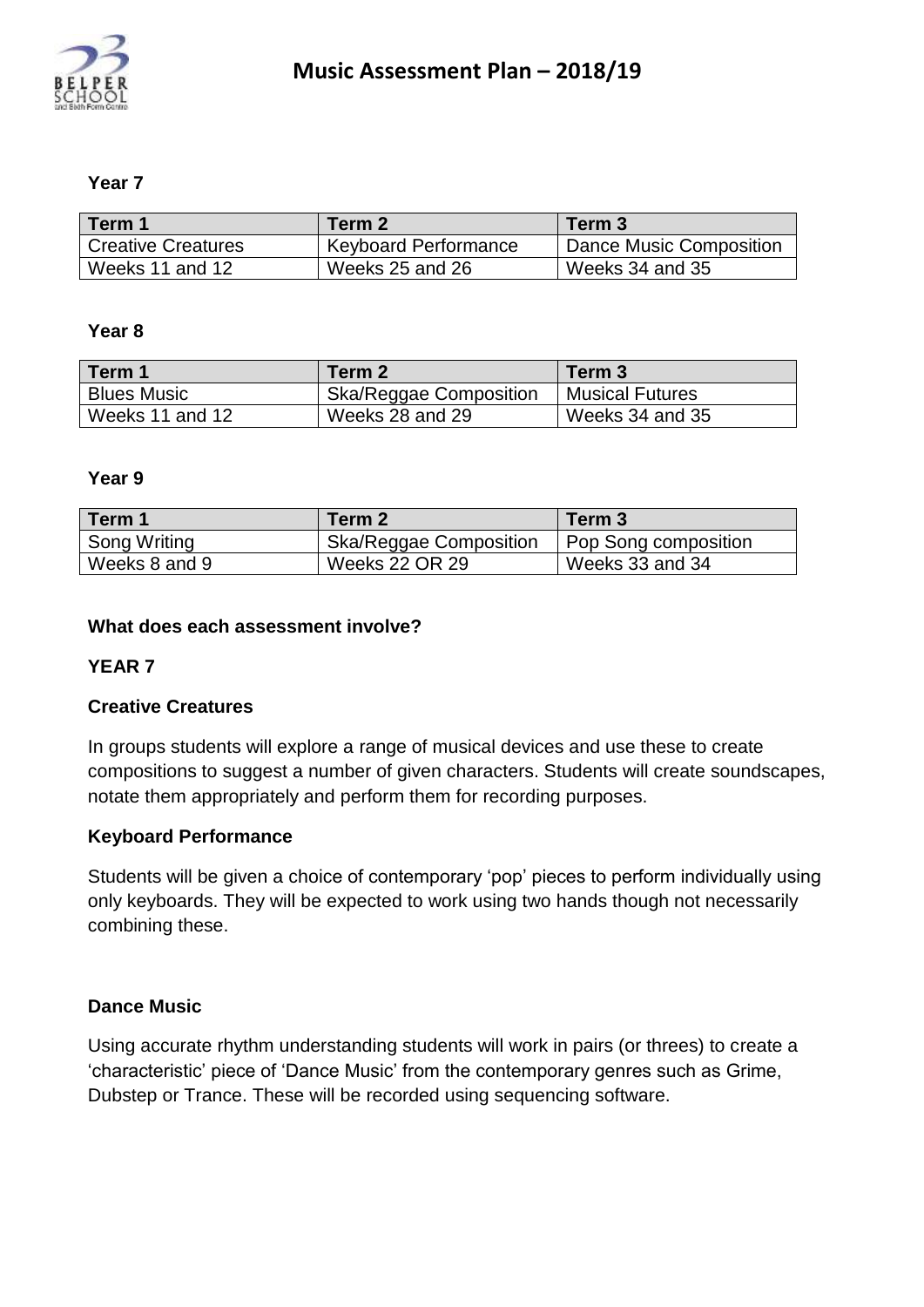

### **YEAR 8**

### **Blues**

In small groups students will compose a blues song, refine it and prepare it for a recording. As part of the nature of the performance, each student will be expected to 'improvise' within the structural and tonal limitation and guidelines of the genre.

# **Reggae Composition**

By exploring idiomatic songs by Bob Marley students will develop an understanding of some of the key concepts of Reggae/Ska music. These will then be used by the groups (or smaller duets/solos if students prefer) to devise a sing composition.

## **Musical Futures**

Students work in small groups to create a cover version of a song chosen by themselves from a range provided by the teacher.

# **YEAR 9**

## **Song Writing**

Two assessments, in the first and final terms.

- **Assessment 1** Song writing students will submit WRITTEN work in three parts; part 1 – a set of lyrics created by the group; a description of which elements of song form are used by the song (individual) and a clear demonstration of genre specific understanding which could be presented in the form of a Powerpoint, essay, radio broadcast etc.
- **Assessment 2** as part of a group each student will contribute to a song in finished form. Students will also submit an evaluation of the song and their role within the group.

## **Film Music**

Students will work in pairs or threes and create a soundtrack for a given animation. This will be created using sequencing software or Sibelius.